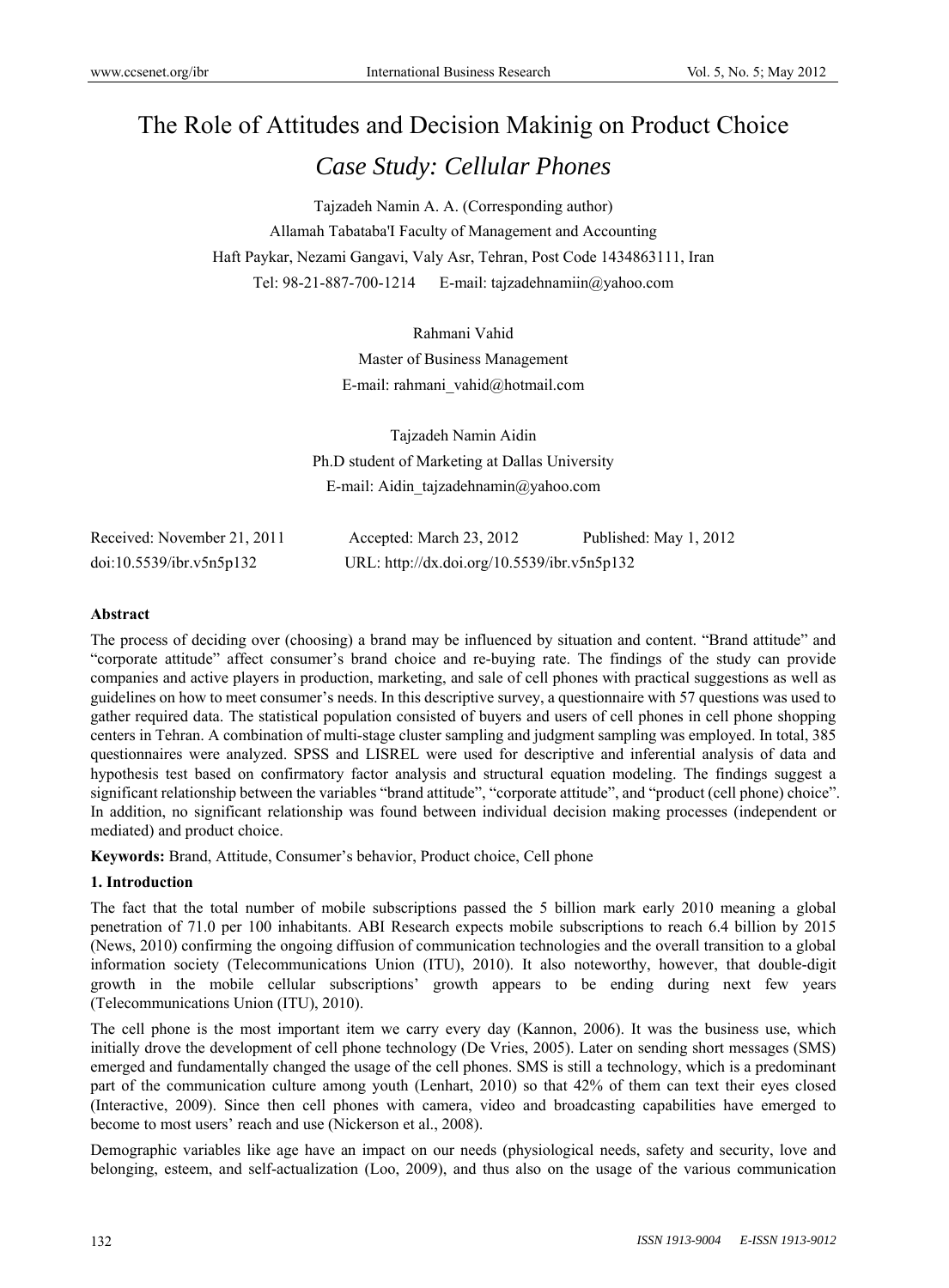devices like cell phones. Kannon (2006) discovered for example that more than 75% of mobile phone users carry a phone for the sense of security and particularly so among older users (Loo, 2009).

The cellular phone technology has evolved radically since its' inception. A study done among youth in US discovered that text messaging (SMS) was by far the most important feature (49%) beyond voice calls followed by camera (25%) and games (12%) News, 2006. Nowadays the cell phone can potentially integrate more than 100 specific features including video player, video camera, TV, personal organizer, and mp3 player. The incorporation of these kinds of features goes far beyond the traditional communication role of the cell phones (Lee, 2007). Technology has been driving this change, and has enabled the fulfillment of the changing customer needs and expectations over time. The desirability of a product can be increased by the insertion of fresh and innovative features (Glasscock & Wogalter, 2006).

In conclusion there appears to be an abundant amount of extant literature relating to cell phones in general, but at the same time it is quite clear that there is shortage of research relating to the differences culture and their specific feature preferences (Glasscock & Wogalter, 2006).

The main goal of this study is to identify the variables related to product choice of cellular phone, from the Iranian customers' perspective, living in Tehran.

Brand image is a particularly important to any company that employs marketers to improve the image in consumers' minds. Consumers buy brands not goods. Brand is something bought by consumers while goods are something produces in factory. Competitors can imitate production of certain goods, but brands always remain unique (Kotler, 2001). The process of choosing a particular brand may be influenced by situation and content (Punj, 2001). "Brand attitude" and "corporate attitude" both have impact on consumers' product choice and re-buying rate.

Measuring customer attitude is central to many marketing situations. Market segmentation strategies are usually directed by data on attitudes. In some cases, it is essential to determine attitudes of different market sectors in order to develop positioning strategies. Measuring individual attitudes often provides a basis for evaluating effectiveness of advertisement operations. In addition, the assumed connection between attitude and behavior may affect predicted desirability of produces and development of marketing plans (Ebrahimi *et al.*, 2006).

## **2. Literature Review**

Recently, abrupt growth in use and penetration of cellular phones has gained attention from universities and research institutes (Massoud & Gupta, 2003; Barnes & Scornavacca, 2004; Park & Yang, 2006). Previous studies mainly focused on product compatibility (Leung, 1998; Gruber & Verboven, 2001; Katz & Aakhus, 2002; Leung, 1998), customer satisfaction (Woo & Fock, 1999), social outcomes (Katriel, 1999; Wei & Leung, 1999), motivations and consumption patterns (Leung & Wei, 2000), and technological conflicts in consumers' lives (O'Shaughnessy & O'Shaughnessy, 2002; Thompson, 1994).

A large number of studies have been carried out on individual decision-making processes. Those scholars who favor cost-benefit approach believe that consumers follow a rational and deliberate behavior based on maximum desirability while making individual decisions (Hauser & Werberfelt, 1990). Other consumer learning scholars assume that consumers follow a deliberate heuristic to narrow down the list of available brands by evaluating and focusing on different brands and learning through re-buying experiences (Mehta *et al*., 2003).

Rio *et al.* (2001) examined associative features of trademarks. They studied different roles played by trademarks in form of guarantee, personal identity, social identity, and personal dignity in consumer response in terms of paying extra prices, recommending products to others, and accepting other auxiliaries. They found that trademark associations, which are the result of trademark functions, have positive effects on consumer behavioral response.

However, scarcity of practical studies on brands and products manufactured by cutting-edge technologies is notable (Schoenfelder & Harris, 2004), although high-tech products have contributed in the higher importance given to public awareness of branding (Ward *et al*., 1999). In fact, high-tech marketing is a challenging task and use of brands has recently reached its minimum level (Zajas & Crowley, 1995). However, increasing number of these companies are building brand images in order to secure their long-term benefits (Aaker & Jacobson, 2001).

A few studies have focused on the outcomes of "individual decision making methods", particularly on how product features influence individual decisions and consumers' product choices among available brands (Priester *et al.*, 2005).

Although previous studies (Aaker, 1999) showed that both individual and situational factors have positive effects on brand attitude, however, the interaction of these factors have not been well studies. In addition, a major part of studies on cell phone has been carried out in the US, UK, or Scandinavian countries, and therefore, features of a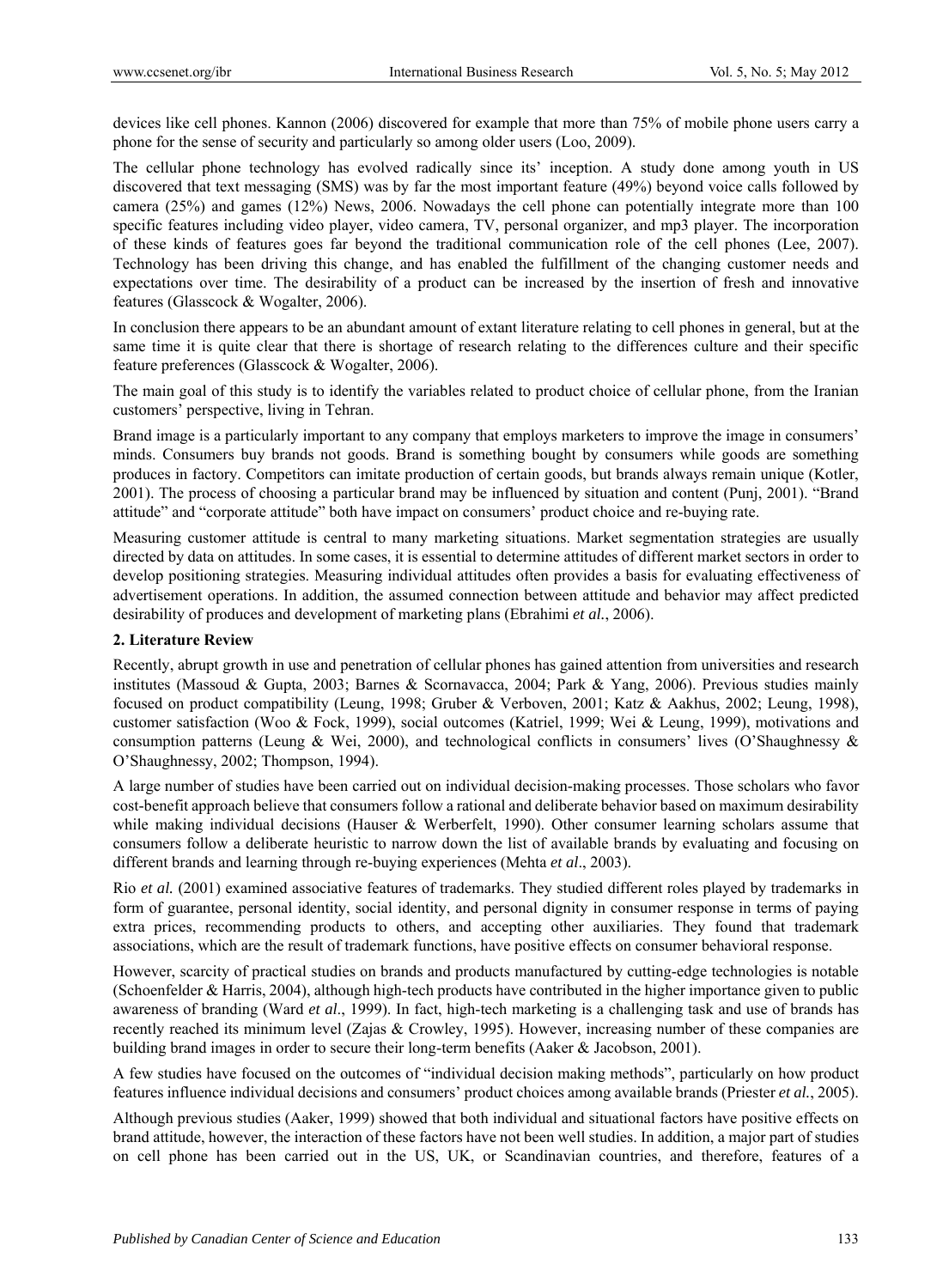demographically different area can help us understand the effects of culture on consumer attitude and personal perception of brands (Lim & Ang, 2008).

## *2.1 Brand*

A brand is a name, sign, or any distinctive feature of a company's products and services provided to market. Brand can be defined as "a name, a term, a symbol, a design, or their combination which is used to represent goods or services presented by a seller or a group of sellers and to distinguish them from competitors" (Keller, 1993).

There are three classic methods to perceive decision making processes involved in brand choice: aided, spontaneous, and top of the mind.

A brand in consumer's top of the mind is probably the first brand sought by the buyer (Laurent *et al.*, 1995). It is most likely that a potential customer focuses on brands that first come to his or her mind while buying products. In the spontaneous process, consumer tends to a pick a certain brand unconsciously without having a clear reason for this choice that can be explicitly expressed. In the aided process, consumer usually seeks information from a wide range of resources before choosing a certain brand. The information may be delivered to consumers by reference groups (*e.g.* friends, family, and colleagues), media (*e.g.* internet, TV, and press), or other sources (Keller, 1993).

#### Insert Figure 1 Here

#### *2.2 Consumer Behavior and Attitude*

Consumer behavior is affected by several factors including attitude toward a certain product, service, or brand. The requirement for assessing consumer attitude and how market receives the products or response negatively or positively, has led marketers to conduct studies on markets. Consumers evaluate products based on their important features. In addition, different weights are given to each feature by consumers (Ranjbaran *et al.*, 2007: 109).

Furthermore, products presented by competitors under other brands are different in terms of these features. This creates different attitudes toward different brands in consumers. It is quite critical to have knowledge over individual attitudes in order to predict or direct consumer behavior in markets (Ranjbaran *et al.,* 2007: 110). Finally, in some stage following buying a product, customer starts evaluating goods and their efficiencies based on his/her expectations. A satisfied customer will send a positive feedback on product/service and recommend it to friends or family members. Satisfied customers will buy other products/services from the same company in an ongoing trend (Kotler *et al.*, 2001) and may even pay extra amounts to obtain their preferred products.

#### Insert Figure 2 Here

## *2.3 Consumer's Brand Attitude*

Scholars have proposed different definitions for brand image. Aaker (1990) and James (2004) believe that any likable element in a brand which helps shaping the image of that brand constitutes brand perception. Another general definition says that "anything associated with a brand name in consumer's mind is brand image" (Aaker, 1991; Low & Lamb, 2000). These perceptions may vary depending on experiences with the product, product features, position of brand, promotional connections, awareness of prices, packaging, consumer's particular imaginations, and so on. For example, the brand image for "McDonalds" may include Golden Arc (as a symbol), McDonald Ronald (as a character), and stable quality (as a product feature).

Brand perceptions help consumers judge the value of a particular brand. For example, exporting country of a certain product influence how the product is perceived as being of high or low value. Consumers tend, for example, to follow widespread- and sometimes baseless- clichés relevant to special brands or particular countries as best producers (*e.g.* French perfume, Italian leather, and Japanese electronic devices) (Cateora, 1996).

#### *2.4 Corporate Attitude*

Managers are well aware of the importance of their corporate image as an intangible asset. However, they do not have adequate systematic tools to measure it (Riel, 1994). Although there are several ways to do this, it is not clear which of these ways is the best method to measure corporate image. Verhallen and Poiesz (1998) identified three approaches to the concept of "image". The first approach, which is used for corporate, defines corporate image as a network of segmented concepts in the minds of beneficiaries. Corporate image in this approach is measured through qualitative study designed to examine subjective connections. In the second approach, corporate image is regarded as an abstract view; that is, a set of different features of a company perceived by beneficiaries. This image is determined through identification of prominent features of corporation and based on evaluation made by beneficiaries. In the third approach, a corporate image acts as a growing impact on the position of corporate products compared to the position of goods and services delivered by competitors. This image is realized through asking beneficiaries for comparing companies and identifying their similarities and positions (Cees *et al*., 1998).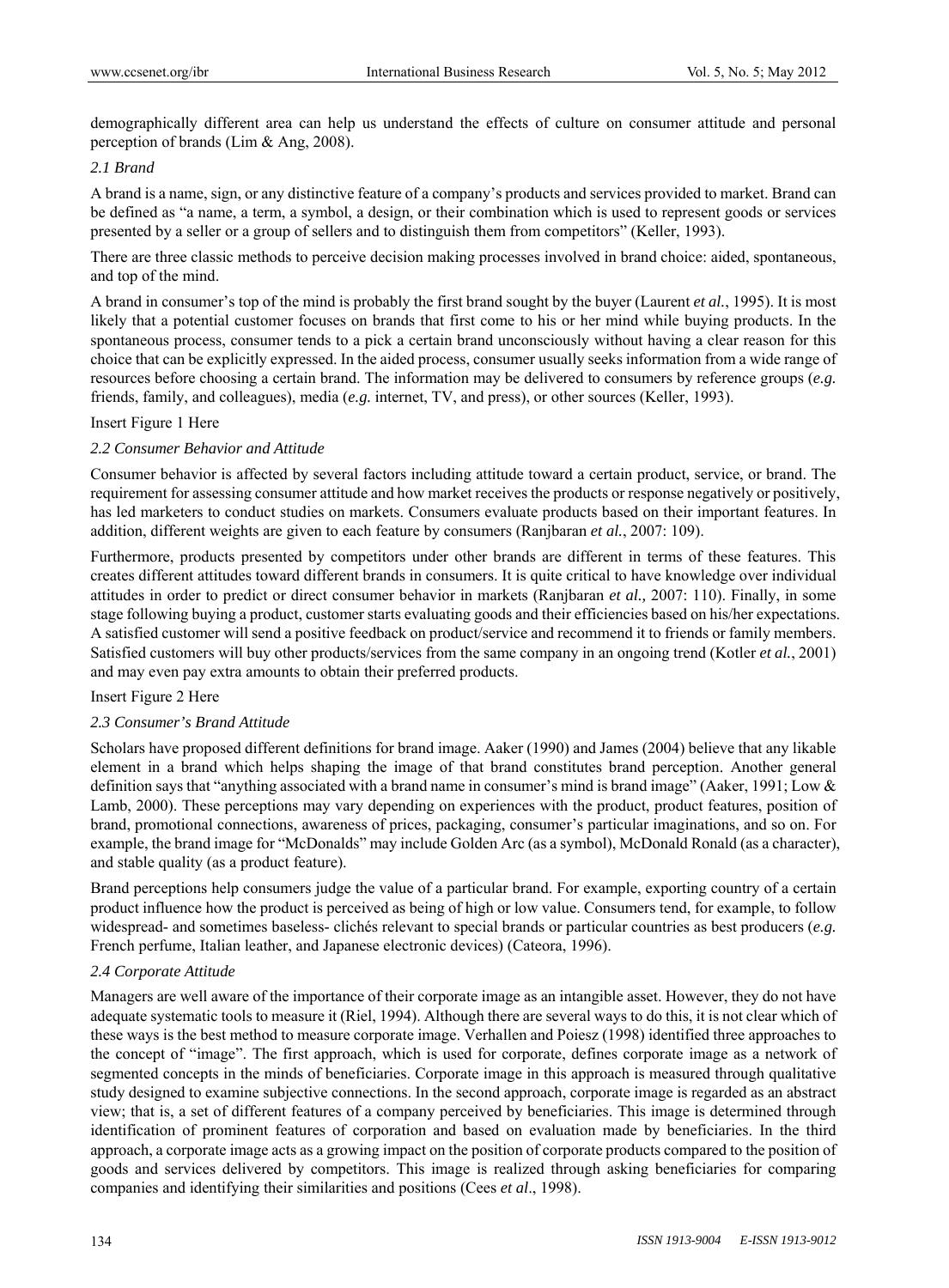Here, we used the second approach to measure consumer attitude toward producers (distributors) of cell phones. Based on a recent study by Hande *et al.* (2010), we identified prominent and significant features of cell phone that affect decisions made by buyers and then used Likert scale to evaluate consumer attitude.

## *2.5 Cell Phone Market*

Dynamicity of cell phone market is observable in both consumers and business environment. According to R.N.C.O.S (2008), increasing demand for mobile entertainment and advanced technological applications in business resulted in decreased prices and a booming global market for this industry.

In addition to high rate of penetration, cell phone is of great importance in terms of marketing because the re-buying rate for this technological tool is rapidly growing. Furthermore, number of users with more than one cell phone is increasing and this has led to a penetration rate of more than 100% in many markets (Wallace, 2006).

Unfavorable market conditions and the rapid growth in technologies used in cell phone industry encourage companies to better understand consumer needs and present unique products which are able to compete with similar products available in the market. Therefore, understanding consumer needs and identifying different market segments with distinct behaviors become essential (Hande *et al.*, 2010).

Consumers regard a brand not only as a guarantee for quality and performance of products, but also as an assurance for distinctive features and for affective bonds to products (Bahmanziari *et al*., 2003; Jiang, 2004).

Picking a brand provides mechanisms that can save marketers from increasing trend in production and creates higher levels of value to attract products with newer dimensions. In fact, when a product is produced to direct customer values, brand will come along to add a new dimension to the product and improve consumer's knowledge over this added value (Verma, 2007).

Hande *et al*. (2010) conducted a study on behavioral segmentation of cell phone market. A major objective of this study was to prepare a descriptive list of criteria which are expected to affect decision making process involved in buying cell phones. Since cell phones are complex products with advanced technology and since they have become a part of users' life, the diversity of tangible and intangible features affecting buyers' decision is quite high. For the purpose of this study, features of this product (cell phone) were identified through a broad study of communication magazines, cell phone manuals, as well as interviewing cell phone distributors.

In addition, face-to-face interviews with cell phone users were conducted in order to identify features considered by buyers while buying cell phones (Hande *et al*., 2010).

Insert Table 1 Here

In order to better achieve to the research goal, The factors such as decision making process (top of the mind and spontaneous aided) and product choice (recommending product to others, continued product or brand choice, in future, buying other products from the same company or brand generalization, and paying extra costs), should also be considered based on the following model.

## **3. Theoretical Framework**

Based on the literature review and research goal, an integrated model, allow to better comprehend the attitudes of customers towards cellular phone product choice in Tehran.

Insert Figure 3 Here

## **4. Research Methodology**

Regarding data collection, this research is a surveying, descriptive research. Research's population includes holders and purchasers of cell phone in the cell phone centers of Tehran city. With respect to the fact that performing the research on the all members of the population was time-consuming and non incommodious, sampling was administrated in this research and a combination of determinative and multi-level clustering was used. In this way, the Tehran city was clustered to five zones (clusters) including North, South, East, West and Center; the main markets of cell phone were identified and the questionnaires had been distributed among the holders and purchasers of cell phones. Collecting data, a questionnaire had been used in this research. The questionnaire includes fifty-seven questions, of which four were related to demographic items and fifty-three questions were designed according to psychological items.

Since the required sample for this research was 385 persons, about 450 questionnaires had been distributed. Finally, 400 questionnaires were returned, from which, due to the questionnaire's incompleteness and incorrect answering, only 390 questionnaires were usable. The questionnaires which were incomplete, had been removed.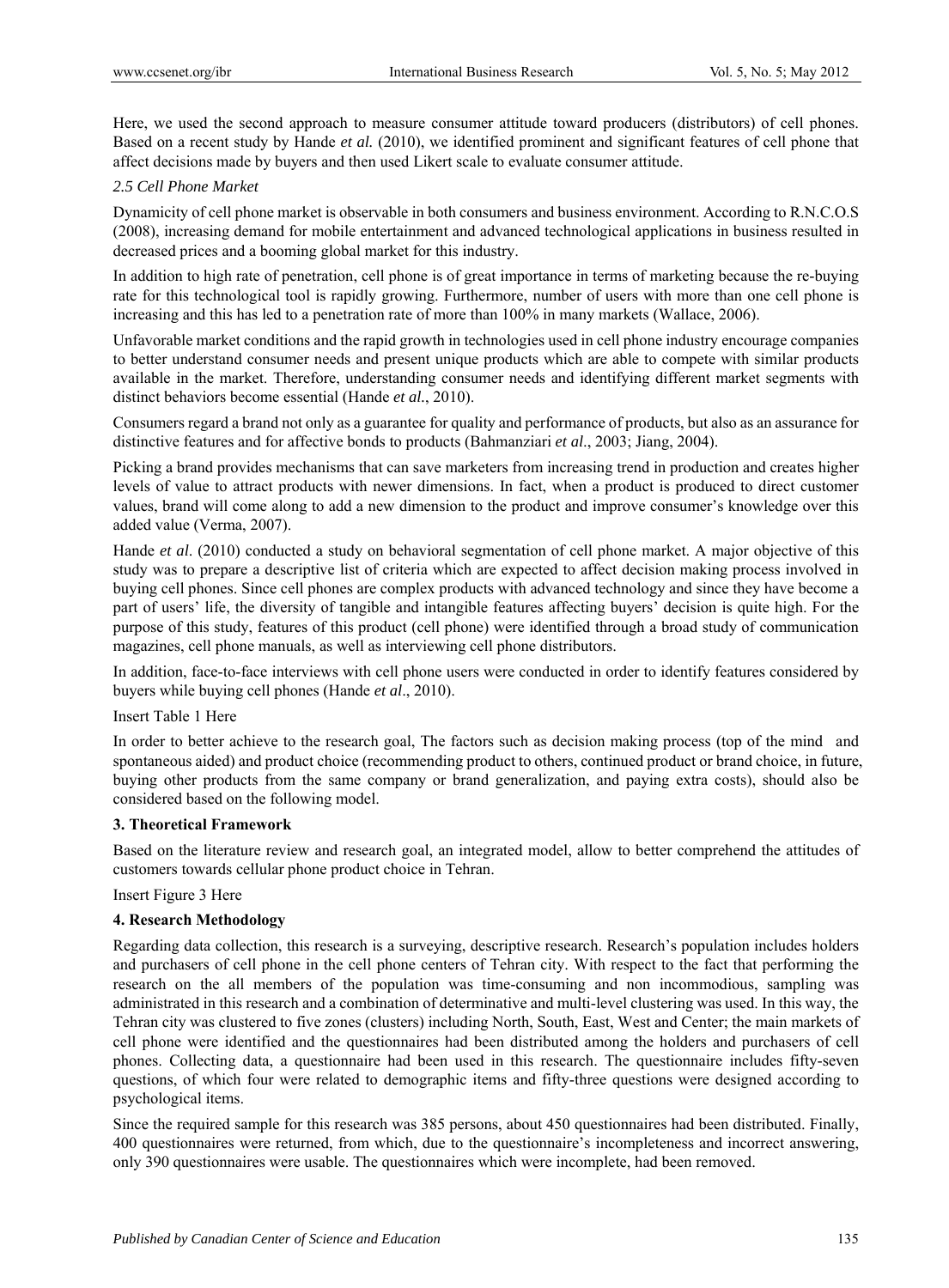Narrative determination of the research questionnaires, the symbolic narrative (apparent or the content) method had been employed. The constancy test had been performed for nine variables, questionnaires' forty-four questions and forty samples. The Cronbach Alpha was computed regarding the factors and variables. Also, the questionnaire's Cronbach Alpha was 0.865.

The resources used in this research can be classified into two categories: The secondary resources: the research's secondary resources are the library resources which had been used through studying related Persian and English books and articles and theses thesises and as well as the websites.

Preliminary resources: the preliminary resources used in this research are the field surveys which include designing and distributing the questionnaires.

## *4.1 Research Hypotheses*

- 1- There is a significant relationship between "corporate attitude" and "brand attitude" in cell phone market.
- 2- There is a significant relationship between "brand attitude" and "product choice" in cell phone market.
- 3- There is a significant relationship between "individual decision-making processes" and "product choice" in cell phone market.
- 4- "Individual decision-making processes" mediates the effects of "brand attitude" on "product choice".
- 5- "Individual decision-making processes" mediates the effects of "corporate attitude" on "brand attitude" and "product choice".

#### *4.2 Statistical Analysis*

Based on the preliminary resources the data has been analyzed according to the descriptive and inferential statistical methods.

#### 4.2.1 Descriptive Statistics

Education: The education of the majority of population sample was diploma/pre-university and higher 332 (%86.2) and the education of 29 (%7.5) was under-diploma. However the education of 24 (%6.3) was not declared.

Age: The age of the majority of population sample was between 20 to 50 years 339 (%88) and the age of 18 (%4.8) was 51 years and more. However the age of 28 (%7.2) was not declared.

Income: The income of the majority of population sample was between 150000 to 1million Toman 321 (%83.4) and the income of 46 (%11.9) was more than 1 million Toman. However the income of 18 (%4.7) was not declared.

Sex: The sex of the majority of population sample was female 198 (%51.4%) and the sex of 164 (%42.6) was male. However the sex of 23 (%6) was not declared.

#### 4.2.2 Analyzing Conceptual Model

For studying the relationship between researches' independent and dependant variables, the estimation of standardized functional burdens (standardized regression coefficients) was used. The contextual model can be seen in the figure 4.

#### Insert Figure 4 Here

The relationship between research indices and related variables as well as the relationship between independent, moderator and dependant variables are shown in the figure 4. With respect to the fact that all the relationships which had been shown in Figure 4 are not significant, therefore, the t-student contextual model was studied in the figure 5.

#### Insert Figure 5 Here

Figure 5 shows that the relationship between individual decision-making method as the independent variable and product selection as the dependant variable is rejected. Also, the indices 2 and 4 which are related to the attitude toward brand variable and index 40 which is related to the individual decision-making methods variable, are not significant.

The intensity of the indirect relationship between each independent and moderator variable can be evaluated in terms of the direct relation relationship between any independent variable and moderator variables as well as the direct relationship between moderator variables and dependant variable i.e. product selection. The relationships' intensity can be seen in the following table.

Insert Table 2 Here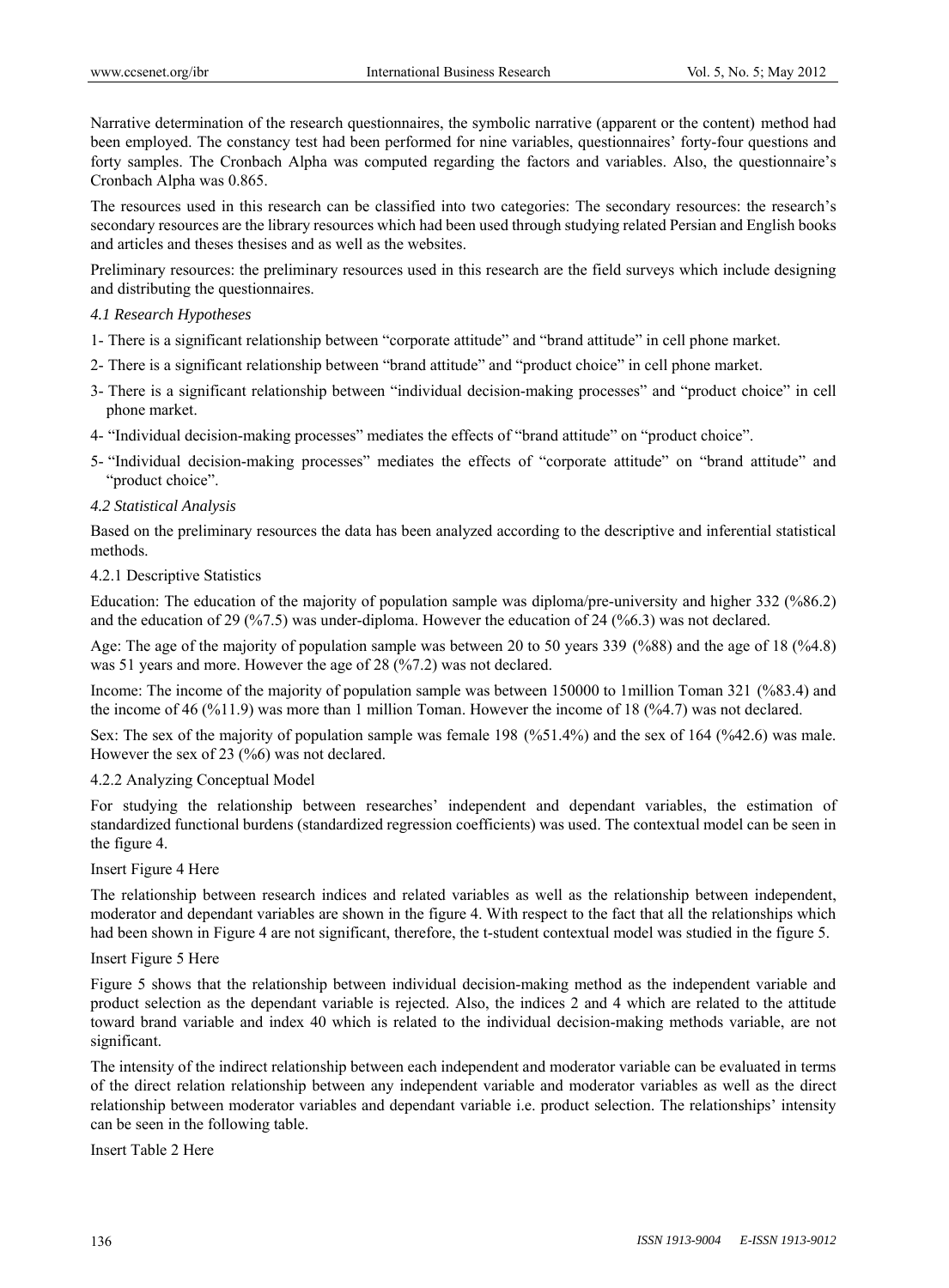According to the above table one can say that: The individual decision-making methods variable affects the product selection variable (the dependant variable) by 0.06; effect of which is direct and very weak. In fact the relationship is not significant.

The attitude toward the brand variable affects the individual decision-making variable by 0.12; this effect is direct and weak. Also, affects the product selections directly and strongly.

The attitude toward company variable affects the attitude toward brand variable by 0.63, strongly and directly.

The multiple-determination coefficient of the aforementioned model is 0.73, which means that the above variables can explain the product selection variable by seventy-three percents.

Analyzing the model significance, the Propriety Excellency indices of the appropriated model as well as the interpretation criteria of each index are shown in the.

#### Insert Table 3 Here

Studying propriety indices, considering indices' criteria, shows that the model is well appropriated. Therefore, the final model (Figure 5) could explain the relationship between the research variables truly. Indeed, the chi-square index, in the above table, reveals the inappropriateness of the suitable model. This index is one of the important index determining the model propriety which is so sensitive to the sample size, and the larger the sample size the more the sample will be significance. In this research the chi-square index wasn't significant; because the sample was so small; therefore; considering that the other indices including CFI, GFI and RMSEA are significance we can ignore that.

## **5. Research Findings**

One of the advantages of such a research is that many resources and indices will be considered, and these researches have a potential capacity helping product marketing. In result, it seems that such researches are suitable for determining marketing strategy and tactical decisions, evaluating the importance of indices which affect consumer decision-making, and evaluating the success of marketing decisions.

The first hypothesis studies the relationship between attitude toward the company and attitude toward brand. In this way, two main factors including seven indices had been considered for the attitude toward company variable; which was considered as the independent variable. Using the factorial analysis and specified structural equations, we see that the attitude toward company variable affects the attitude toward the brand by 0.63, directly and relatively strongly.

In order to study the relationship significance, the t-student statistic was computed which was 4.36. Since the statistic is greater than 1.96, the relationship is significant, and, therefore, the first hypothesis was accepted.

The second hypothesis studies the relationship between attitude toward the brand and product selection (cell phone). In this way, seven factors including thirty indices had been considered for the attitude toward brand variable; which was considered as the independent variable. Using the factorial analysis and specified structural equations, we see that the attitude toward brand variable affects the product selection (the dependant variable) by 0.42, directly.

In order to study the relationship significance, the t-student statistic was computed which equals 3.32. Since the statistic is greater than 1.96, the relationship is significant, and, therefore, the second hypothesis was accepted.

The third hypothesis studies the relationship between individual decision-making methods and product selection (cell phone). In this way, three indices were considered for the individual decision-making methods variable; which was considered as the independent variable. Using the factorial analysis and specified structural equations, we see that the individual decision-making methods variable affects the product selection (the dependant variable) by 0.06; the effect is very weak and direct.

In fact the relationship is not significant. Therefore, the third hypothesis is not true. It means that this research doesn't uphold that there is a significant relationship between individual decision-making and product selection.

The forth hypothesis explains the fact that the individual decision-making methods moderate the effect of attitude toward brand on product selection (cell phone). With respect to the fact that the standardized functional (factorial) burden for the moderator variable equaled 0.06, therefore, the individual decision-making as the moderator variable effect on product selection as the dependant variable is not true and will be rejected. Therefore, we can't claim that this variable effects product (cell phone) selection. On the other hand, the attitude toward brand variable doesn't affect product (cell phone) selection, through the moderator variable. In other words, the research findings don't uphold the forth hypothesis.

The fifth hypothesis explains the fact that the individual decision-making methods moderate the effect of consumer's attitude toward brand on product selection (cell phone). The intensity of attitude toward the company's effect on product selection (the dependant variable) equals the effect of attitude toward company variable on attitude toward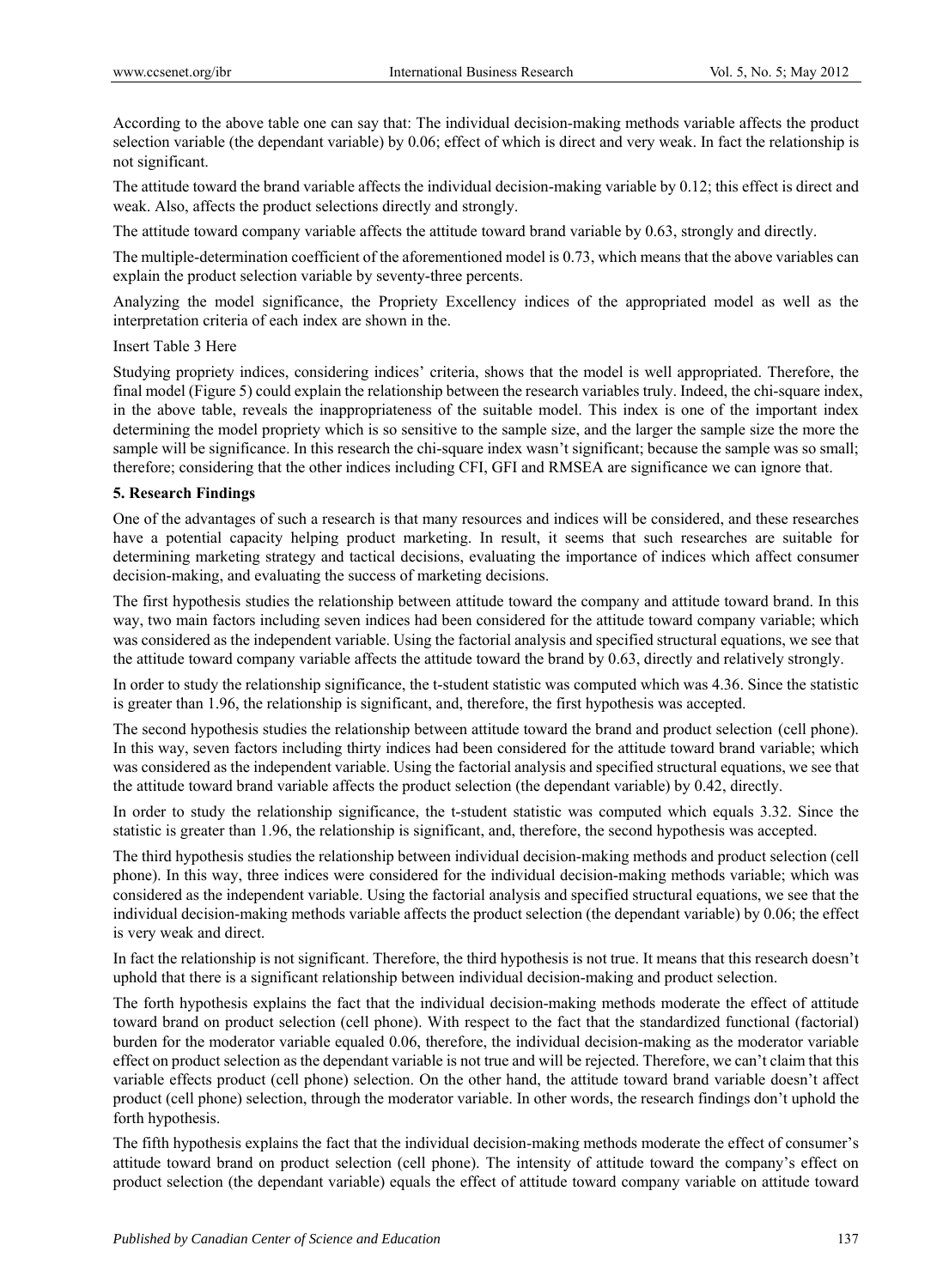(0.63) by (\*) attitude toward brand effect on product selection variable (0.42), which will be 0.26. the attitude toward company variable could affect the product selection, indirectly, through the individual decision-making (the moderator variable), but considering the fact that the individual decision-making variable effect on product selection was rejected, therefore, the indirect effect of attitude toward company variable on product selection would be rejected ,too.

#### **6. Conclusion**

The results of testing the first hypothesis shows that, considering the issue selection of competitive products producer including cell phone, household staffs, lap-top and etc., the Iranian consumer places the most emphasize on the number of selling and service centers. Therefore, such companies, by making their centers more and more, can attract the consumers to their products. The research findings show that the companies which offer various- price products would have more chance to be selected by the Iranian consumer, compared to other competitive companies.

- Having a positive attitude toward the competitive products' producer country is another important index which was identified in this research. So, the companies which function in this market can recognize the consumers' contrast attitudes, and, therefore, alter or posit consumers' attitude through proper actions.
- Various payment conditions and product warranty are among other important identified indices; they effect the Iranian consumer attitude toward the producer companies which produce and offer the competitive products. In this way, these companies, administrating different conveniences like bank loans proportionate to the product price, credit purchase and schedulable payment can develop consumers' positive attitude in toward its company and brand. Expanding the warranty and guarantee issues and even unconditional and true guarantee are among the recommendations which people participating in this research had claim.

As we pointed out, analyzing the second hypothesis specified the indices affecting the Iranian consumer attitude toward the cell phone brands, specifically. According to the findings, we recommend that the cell phone producers consider the connecting to the printer capability in their cell phones. With respect to the fact the media's recommendations (including radio, TV, magazines, newspapers and etc.) play an important role in developing a positive attitude toward cell phone brands in Iran market as well as consumers selection, we recommend companies which function in the marketing and selling sector to advertise their brand by these media more and more. Also we recommend the producer companies to consider special capabilities including connecting to the Internet and also offer more accessories like battery, spare frame, hands-free and etc. beside the product (cell phone). The research findings show that cell phones' various designs and colors and beautiful appearance play important roles for developing consumer's positive attitude toward the brand and finally cell phone selection. We recommend that companies, developing marketing strategy, pay more attention to TV advertisement and different ways to develop consumers' positive attitudes. Cell phone easiness and installing practical and consumer-beloved soft wares capability are among the important indices and the consumers pay more attention to them. Considering all mentioned indices can help the functioning companies' marketing and selling programs' to success in the competitive market.

With respect to the fact that the standardized functional (factorial) burden for the moderator variable equaled 0.06, therefore, the individual decision-making as the moderator variable effect on product selection as the dependant variable is not true and will be rejected. Therefore, we cannot claim that this variable effects product (cell phone) selection. On the other hand, the attitude toward brand variable doesn't affect product (cell phone) selection, through the moderator variable. In other words, the research findings don't uphold the forth hypothesis.

In this way, three indices were considered for the individual decision-making methods variable; which was considered as the independent variable. Using the factorial analysis and specified structural equations, we see that the individual decision-making methods variable affects the product selection (the dependant variable) by 0.06; the effect is very weak and direct.

In fact the relationship is not significant. Therefore, the third hypothesis is not true. It means that this research doesn't uphold that there is a significant relationship between individual decision-making and product selection.

Figure 6 depicts the research findings from the Iranian perspective, living in Tehran.

#### Insert Figure 6 Here

Also based on an unstructured or open question at the end of questionnaire, the cellular phones customer suggested that the features such as "Conference Calling", "Flash Player", "Connectivity to Satellite" and "Mirror for Ladies" are highly desired by those who are living in Tehran.

The outcome of this study can be served as a source of knowledge for marketers and designers of cellular phone for Iran, specially for Manufacturers like Apple and Nokia that are introducing new and more advanced cell phones on a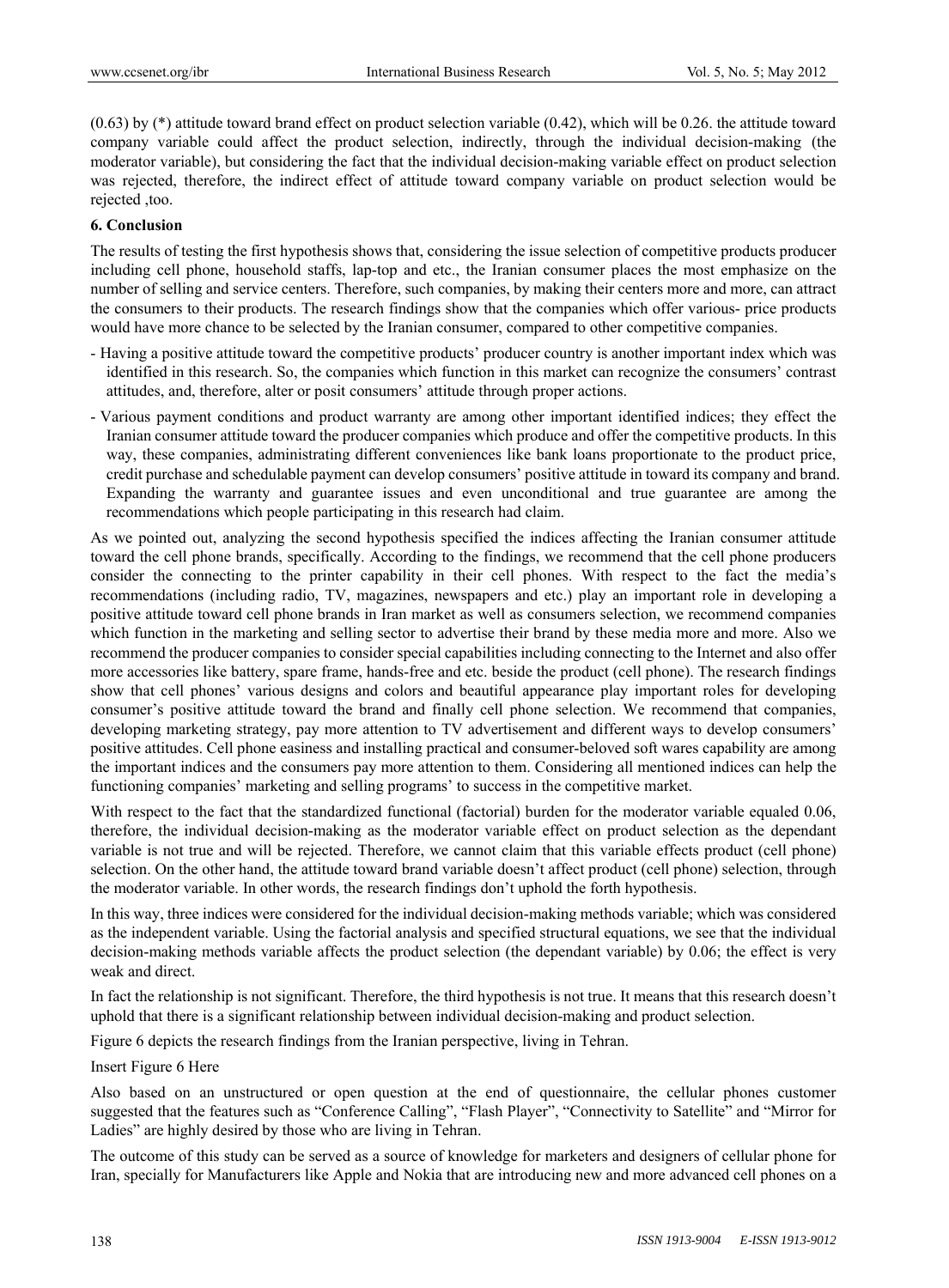continuous basis for pushing and experimenting the boundaries of technological convergence. Manufacturers should also put more effort in prolonging the life span and enhance their products. There is an opportunity here for suppliers to be more responsible in their practices to target consumers in Tehran with products which serve the consumption needs and wants.

## **7. Limitations of Study and Future Research**

The limitations of this study, in addition to difficulties of research, such as gathering the information from the customers in Tehran and etc, can be summarized as follows:

The import policies and regulations carried on cellular phones in Iran.

The cultural and social needs and wants of Iranian people regarding cellular phones selection such as the diversity and types of product features.

Also it should be noted that the results of this study is for Tehran, therefore the validity should be done cautiously. Questions like, "What kind results are there in other cities, countries, cultures and sub-cultures?"

Finally the study should be replicated in the current and also other settings. It is quite possible that the attitude and feature preference changes have their origins in technology innovations, and thus it is probable that the results of this study do not hold longitudinally.

## **References**

Aaker, D. (1991). *Managing Brand Equity: Capitalizing on the Value of a Brand Name*. New York, NY: The Free Press.

Aaker, D. A. (1990). Brand extensions: the good, the bad, and the ugly. *Sloan Management Review, Summer*, 47-56.

Aaker, D. A., & Jacobson, R. (2001). The value relevance of brand attitude in high-technology markets. *Journal of Marketing Research, 38*(4), 485-494. http://dx.doi.org/10.1509/jmkr.38.4.485.18905

Aaker, J. L. (1999). The malleable self: the role of self expression in persuasion. *Journal of Marketing Research, 36*, 45-59. http://dx.doi.org/10.2307/3151914

Azar, A., & Momeni, M. (1379). *Statistics and Its Application in Management*. Tehran: SAMT Press, (In Persian).

Bahmanziari, T., Pearson, J. M., & Crosby, L. (2003). Is trust important in technology adoption? A policy capturing approach. *The Journal of Computer Information Systems, 43*(4), 46.

Barnes, S. J., & Scornavacca, E. (2004). Mobile marketing: the role of permission and acceptance. *International Journal of Mobile Communication, 2*(2), 128-139. http://dx.doi.org/10.1504/IJMC.2004.004663

Cateora, P. (1996). *International Marketing*. New York: McGraw Hill.

De Vries, I. (2005). Mobile Telephone: Realizing the Dream of Ideal Communication? In L. Hamill and A. Lasen (Eds.), *Mobile World: Past, Present and Future* (pp. 42-62). London, UK: Springer.

Delavar, A. (1380). *Principles of Theoretical and Practical Research in Human and Social Science* (In Persian). Tehran: Roshd Press.

Ebrahimi, A. H., Venous, D., & Rousta, A. (1385). *Marketing Research: An Applicable Approach* (In Persian). Tehran: SAMT Press.

Glasscock, N. F., & Wogalter, M. S. (2006). Evaluating preferences for mobile phone features. Proceedings of *the Human Factors and Ergonomics Society, 50th Annual Meeting*.

Gruber, H., & Verboven, F. (2001). The evolution of markets under entry and standards regulation - the case of global mobile telecommunications. *International Journal of Industrial Organization, 19*(7), 189-213. http://dx.doi.org/10.1016/S0167-7187(01)00069-8

Hande, K., Aslihan, N., & Suphan, N. (2010). Discovering behavioral segments in the mobile phone market. *Journal of Consumer Marketing, 27*(5), 401-413. http://dx.doi.org/10.1108/07363761011063303

Hauser, J. R., & Wernerfelt, B. (1990). An evaluation cost model of consideration sets. *Journal of Consumer Research, 16*, 393-340. http://dx.doi.org/10.1086/209225

James, D. (2004). Guilty through association: brand association transfer to brand alliance. *Journal of Consumer marketing, 22*(1), 14-24. http://dx.doi.org/10.1108/07363760510576518

Jiang, P. (2004). The role of brand name in customization decisions: a search vs experience perspective. *Journal of Product & Brand Management, 13*(2), 73-83. http://dx.doi.org/10.1108/10610420410529708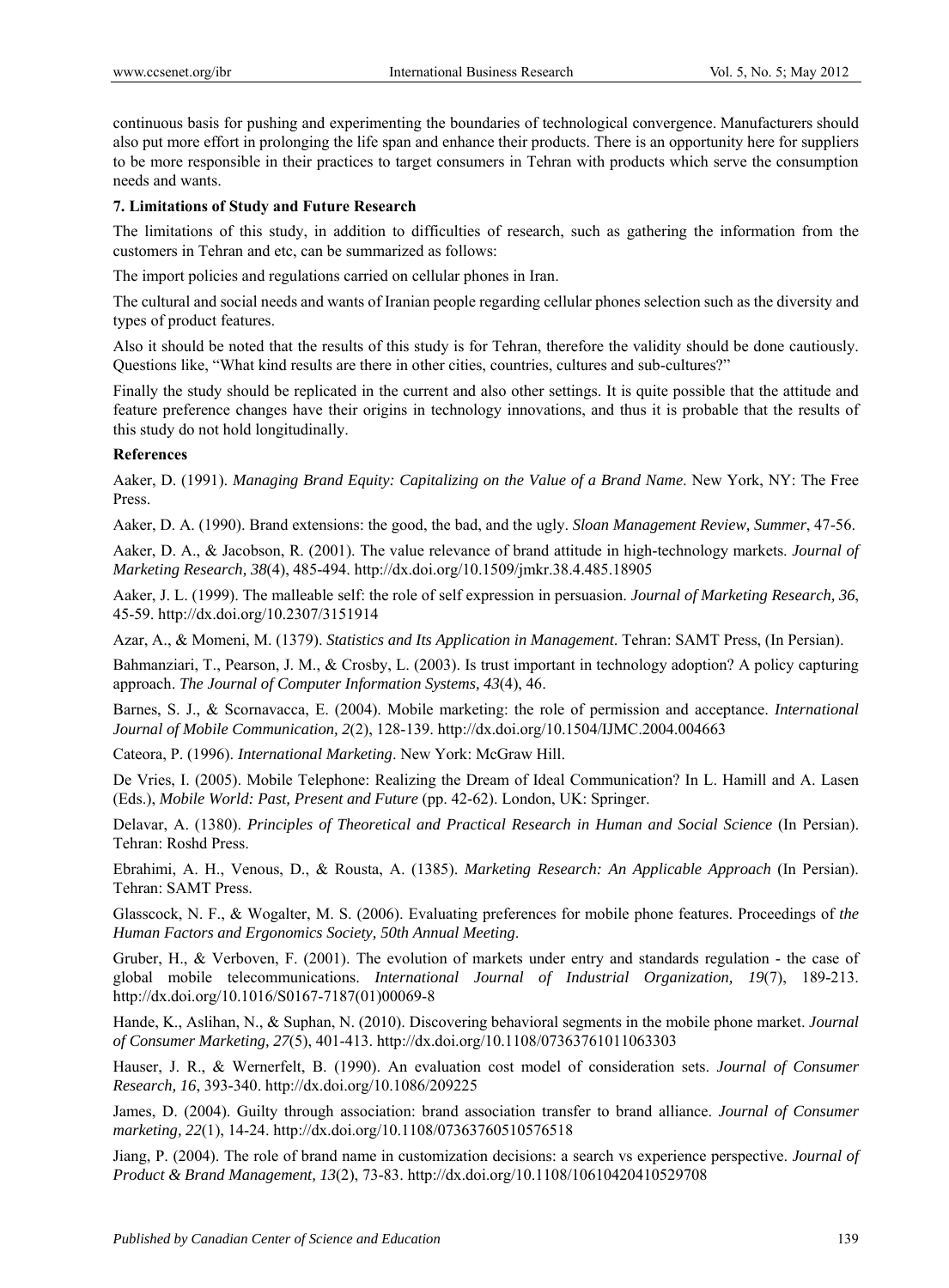Katriel, T. (1999). Rethinking the terms of social interaction. *Research on Language and Social Interaction, 32*(1/2), 95-101. http://dx.doi.org/10.1207/S15327973RLSI321&2\_12

Katz, J. E., & Aakhus, M. (Eds). *Perpetual Contact: Mobile Communication. Private Talk, Public Performance* (pp. 170-192). Cambridge: Cambridge University Press.

Keller, K. L. (1993). Conceptualizing, measuring and managing customer-based brand equity. *Journal of Marketing, 57*, 1-23. http://dx.doi.org/10.2307/1252054

Kotler, P., Armstrong, G., Saunders, J., & Wong, V. (2001). *Principles of Marketing* (5th European ed.). Lombarda: Rotolito.

Laurent, G., Kapferer, J., & Roussel, F. (1995). The underling structure of brand awareness scores. *Marketing Science, 14*(2), 170. http://dx.doi.org/10.1287/mksc.14.3.G170

Lee, Y. S. (2007). Older adults' user experiences with mobile phones: Identification of user clusters and user requirements. (Unpublished doctoral dissertation). Virginia Polytechnic Institute and State University.

Leung, L. (1998). Lifestyles and the use of new media technology in urban China. *Telecommunications Policy, 22*(9), 781-790. http://dx.doi.org/10.1016/S0308-5961(98)00055-X

Leung, L., & Wei, R. (2000). More than just talk on the move uses and gratifications of the cellular phone. *Journalism and Mass Communication Quarterly, 77*(2), 308-320. http://dx.doi.org/10.1177/107769900007700206

Lim, E. A. C., & Ang, S. H. (2008). Hedonic vs. utilitarian consumption: a cross-cultural perspective based on cultural conditioning. *Journal of Business Research, 61*, 225-232. http://dx.doi.org/10.1016/j.jbusres.2007.06.004

Loo, J. L. (2009). Acceptance of health services on mobile phones: A study of consumer perceptions. (Unpublished doctoral dissertation). University of carina at Chapel Hill.

Low, G. S., & Lamb, C. W. (2000). The measurement and dimensionality of brand associations. *Journal of Product and Brand Management, 9*(6), 350-368. http://dx.doi.org/10.1108/10610420010356966

Massoud, S., & Gupta, O. K. (2003). Consumer perception and attitude toward mobile communication. *International Journal of Mobile Communications, 1*(4), 390-408. http://dx.doi.org/10.1504/IJMC.2003.003993

Mehta, N., Surendra, R., & Srinivasan, K. (2003). Price uncertainty and consumer search: A structural model of consideration set formation. *Marketing Science, 22*, 58-84. http://dx.doi.org/10.1287/mksc.22.1.58.12849

Nickerson, R. C., Isaac, H., & Mak, B. (2008). A multi-national study of attitudes about mobile phone use in social settings. *International Journal of Mobile Communications, 6*, 541-563. http://dx.doi.org/10.1504/IJMC.2008.019321

O'Shaughnessy, J., & O'Shaughnessy, N. J. (2002). Marketing, the consumer society and hedonism. *European Journal of Marketing, 36*(5/6), 524-547. http://dx.doi.org/10.1108/03090560210422871

Park, J. K., & Yang, S. (2006). The moderating role of consumer trust and experiences: Value driven usage of mobile technology. *International Journal of Mobile Marketing, 1*(2), 24-32.

Poiesz, T. B. C. (1988). The Image Concept: Its Place in Consumer Psychology and its potential for other Psychological Areas. Paper presented at *the XXIVth International Congress of Psychology*, held in Sydney, Australia.

Priester, J. R., Nayakankuppam, D., Flemming, M. A., & Godek, J. (2005). The A2SC2 model: The influence of attitudes and attitude strength on consideration and choice. *Journal of Consumer Research, 30*, 574-597. http://dx.doi.org/10.1086/380290

Punj, G., & Brookes, B. (2001). Decision constraints and consideration-set formation in consumer durables. *Psychology & Marketing, 18*, 843-863. http://dx.doi.org/10.1002/mar.1032

R.N.C.O.S. (2008). Global mobile phone penetration to reach 50 percent in 2008. RNCOS Industry Research Solutions. available at: www.rncos.com/Blog/2008/05/Global-Mobile-Phone-Penetration-to-Reach-50-in-2008.html

Ranjbarian, B., Jamshidian, M., & Dehghan, Z. (1386). An Investigation on Factors Influencing Machinery Carpet Buyers's Attitude to Different Brands in Isfihan. *Journal of Shahed University, 14*(23) (In Persian).

Riel, C. B. M. van. (1995). *Principles of Corporate Communication*. London: Prentice Hall.

Rio, A. B., Vazquez, R., & Iglesias, V. (2001). The effect of brand association on consumer response. *Journal of Consumer Marketing, 18*(5), 410-425. http://dx.doi.org/10.1108/07363760110398808

Roberts, J. H., & Lattin, J. M. (1991). Development and testing of a model of consideration set composition. *Journal of Marketing Research, 28*, 429-440. http://dx.doi.org/10.2307/3172783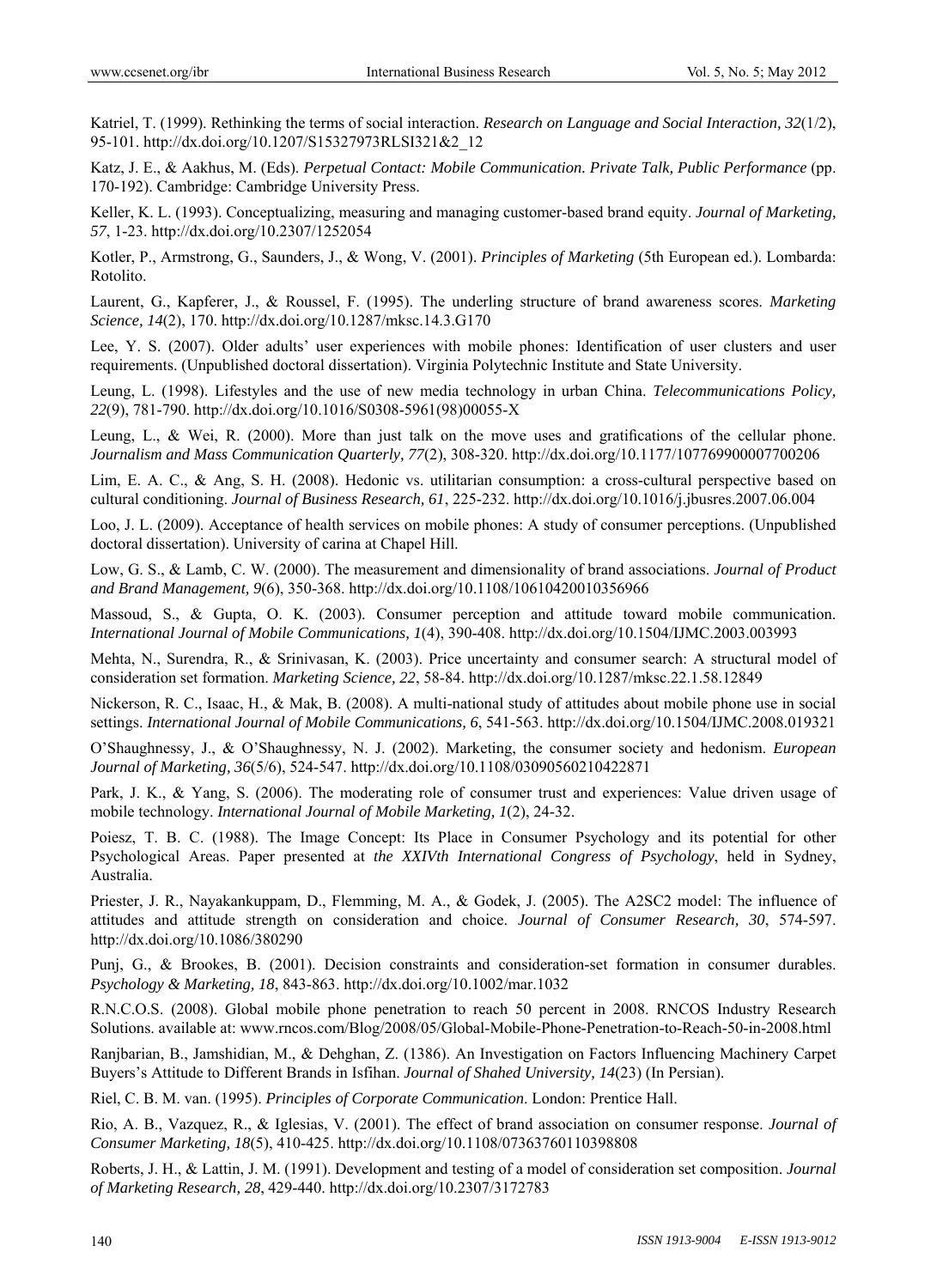Schoenfelder, J., & Harris, P. (2004). High-tech corporate branding: lessons for market research in the next decade. *Qualitative Market Research: An International Journal, 7*(2), 91-99. http://dx.doi.org/10.1108/13522750410530002

Tabachnick, B. G., & Fidell, L. S. (2001). *Using Multivariate Statistics* (4th ed.). MA: Allyn and Bacon Needham Heights.

Thompson, C. J. (1994). Unfulfilled promises and personal confessions: a post positivist inquiry into the idealized and experienced meanings of consumer technology. In C. Allen and D. R. John (Eds.), *Advances in Consumer Research*, 104-8.

van Riel, C. B. M., Stroeker, N. E., & Maathuis, O. J. M. (1998). Measuring corporate images. *Corporate Reputation Review, 1*(4), 313-326. http://dx.doi.org/10.1057/palgrave.crr.1540054

Verhallen, M. M. (1988). Psychologisch Marktonderzoek'. InaugureleRede, October 7th, Katholieke Universiteit Brabant, Tilburg, The Netherlands.

Verma, H. V. (2007). Branding: context, content and consequences. *Journal of Management Research, 7*(1), 27-39.

Wallace, B. (2006). 30 countries passed 100% mobile phone penetration in Q1. Telecommunications Online, available at:www.telecommagazine.com/newsglobe/article.asp?HH\_ID¼ AR\_2148

Ward, S., Light, L., & Goldstine, J. (1999). What high-tech managers need to know about brands. *Harvard Business Review, 77*, 85-95.

Wei, R., & Leung, L. (1999). Blurring public and private behaviors in public space: Policy challenges in the use and improper use of the cell phone. *Telematics and Informatics, 6*(1-2), 11-26. http://dx.doi.org/10.1016/S0736-5853(99)00016-7

Woo, K.-S., & Fock, H. K-Y. (1999). Customer satisfaction in the Hong Kong mobile phone industry. *The Service Industries Journal, 19*(3), 162-74. http://dx.doi.org/10.1080/02642069900000035

Zajas, J., & Crowley, E. (1995). Commentary: brand emergence in the marketing of computers and high technology products. *Journal of Product & Brand Management, 4*(1), 56-63. http://dx.doi.org/10.1108/10610429510083758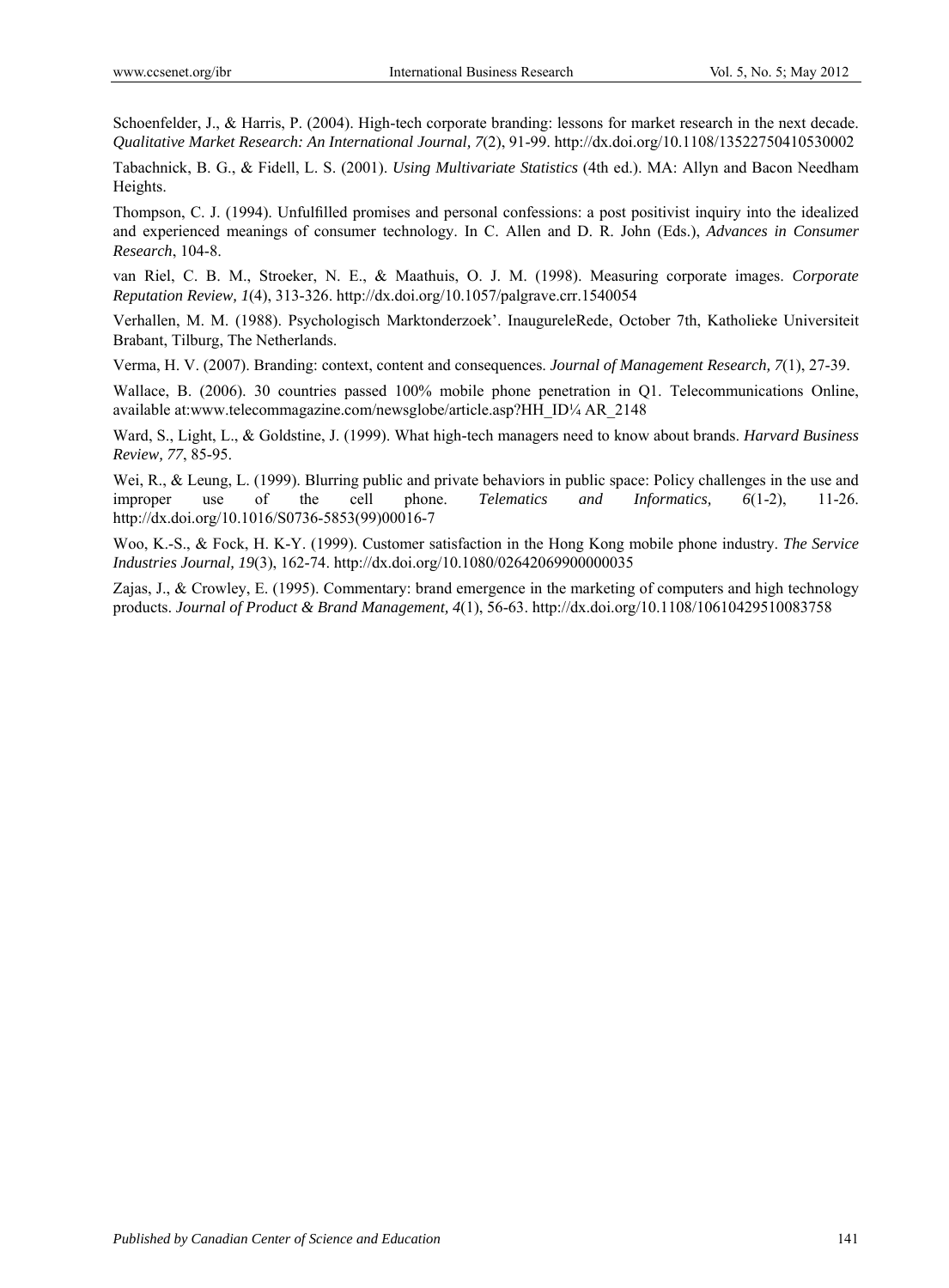| Factor                                                     | Variable                                         |  |  |
|------------------------------------------------------------|--------------------------------------------------|--|--|
| F1: Technological compatibility and communication features | Voice and image recording                        |  |  |
|                                                            | Bluetooth and infrared functions                 |  |  |
|                                                            | Camera                                           |  |  |
|                                                            | Radio and music player                           |  |  |
|                                                            | Internet connectivity                            |  |  |
|                                                            | Printer connectivity                             |  |  |
| F2: Social value and reputation                            | Expensiveness and availability in limited number |  |  |
|                                                            | Reputation                                       |  |  |
|                                                            | TV advertisement                                 |  |  |
|                                                            | Recommendation by reference groups               |  |  |
|                                                            | Rewards                                          |  |  |
|                                                            | Positive reviews in media                        |  |  |
| F3: Physical features                                      | Low weight                                       |  |  |
|                                                            | Small size                                       |  |  |
| F4: Skills and quality of service                          | Service network                                  |  |  |
|                                                            | Guarantee and warranty                           |  |  |
|                                                            | Distribution centers                             |  |  |
|                                                            | Country of origin                                |  |  |
| F5: Price incentives and payment method                    | Advertising activities by competitors            |  |  |
|                                                            | Diversity in payment methods                     |  |  |
|                                                            | Price flexibility                                |  |  |
| F6: Image and style                                        | Brand image                                      |  |  |
|                                                            | Accessories                                      |  |  |
|                                                            | Color diversity                                  |  |  |
|                                                            | Attractiveness and eye-catching features         |  |  |
| F7: Durability and functionality                           | User-friendly software                           |  |  |
|                                                            | Feature functionality                            |  |  |
|                                                            | Physical strength                                |  |  |
| F8: Design and applications                                | Operability                                      |  |  |
|                                                            | Design and appearance                            |  |  |
| F9: Safety and time issues                                 | Harmful radiations                               |  |  |
|                                                            | Storage and time                                 |  |  |

# Table 1. Factors linked to prominent features of cell phones

*Source:* Hande Kimiloglu *et al*., 2010.

Table 2. The action intensity between research variables and significant relations through the structural equations model

| Dependant variable<br>independent variable | Indices             | Individual decision-making<br>methods                       | Attitude<br>toward brand | Product selection                                                               |
|--------------------------------------------|---------------------|-------------------------------------------------------------|--------------------------|---------------------------------------------------------------------------------|
| Individual                                 | Factorial           | ٠                                                           |                          | 0.06                                                                            |
| decision-making<br>methods                 | burden              |                                                             |                          | Insignificant relationship (third, forth<br>and fifth hypothesis were rejected) |
|                                            | t score             |                                                             |                          | 0.99                                                                            |
| Attitude toward brand                      | Factorial<br>burden | $-0.12$                                                     |                          | 0.42<br>Significant relationship                                                |
|                                            |                     |                                                             |                          | (second hypothesis was accepted)                                                |
|                                            | t score             | 3.06                                                        |                          | 3.32                                                                            |
| Product selection                          | Factorial<br>burden | ۰                                                           | 0.63<br>Significant      | ۰                                                                               |
|                                            |                     |                                                             | relationship             |                                                                                 |
|                                            | t score             |                                                             | 4.36                     |                                                                                 |
|                                            |                     | Significant relationship<br>(first hypothesis was accepted) |                          |                                                                                 |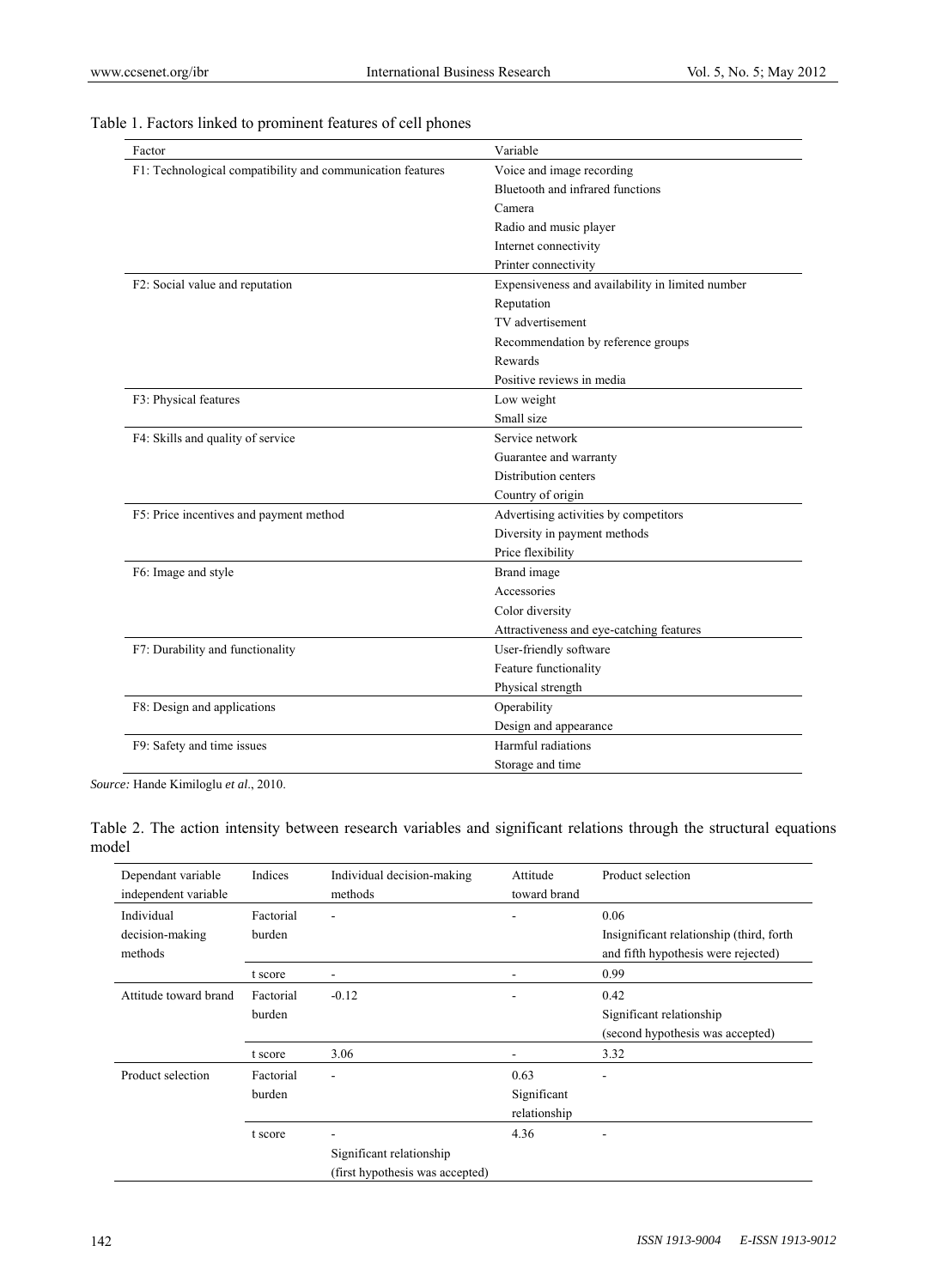| Propriety Excellency indices |              | Index score | criteria      | Result                     |
|------------------------------|--------------|-------------|---------------|----------------------------|
| <b>CMIN</b>                  |              | 1254.23     |               | <b>Improper Propriety</b>  |
|                              | DF           | 389         |               |                            |
|                              | p.value      | .000        | >0.05         |                            |
|                              |              | 3.22        | Lesser than 2 | <b>Improper Propriety</b>  |
| RMR, GFT                     | <b>RMR</b>   | 0.04        | Almost 0      | <b>Excellent Propriety</b> |
|                              | <b>GFI</b>   | 0.96        | Almost 1      | Good Propriety             |
|                              | AGFI         | 0.92        | Almost 1      | Good Propriety             |
|                              | PGFI         | 0.57        | > 0.5         | Good Propriety             |
| <b>RMSEA</b>                 | <b>RMSEA</b> | 0.021       | < 0.05        | Good Propriety             |
| Baseline                     | <b>NFI</b>   | 0.93        | >0.90         | Good Propriety             |
| Comparison                   | <b>NNFI</b>  | 0.95        | >0.90         | Good Propriety             |
|                              | <b>CFI</b>   | 0.92        | >0.90         | Good Propriety             |
|                              | <b>RFI</b>   | 0.88        | Almost 1      | <b>Improper Propriety</b>  |
|                              | IFI          | 0.91        | Almost 1      | Good Propriety             |

Table 3. Propriety Excellency indices of the contextual model



Figure 1. Three classic methods for gaining information on individual decision making process *Source:* Laurent *et al.*, 1995.



Figure 2. Possible outcomes after buying a product

*Source:* Kotler *et al.*, 2001.



Figure 3. Impact of attitudes and decision making processes on product choice *Source:* Jung-ChaeSuh, 2009.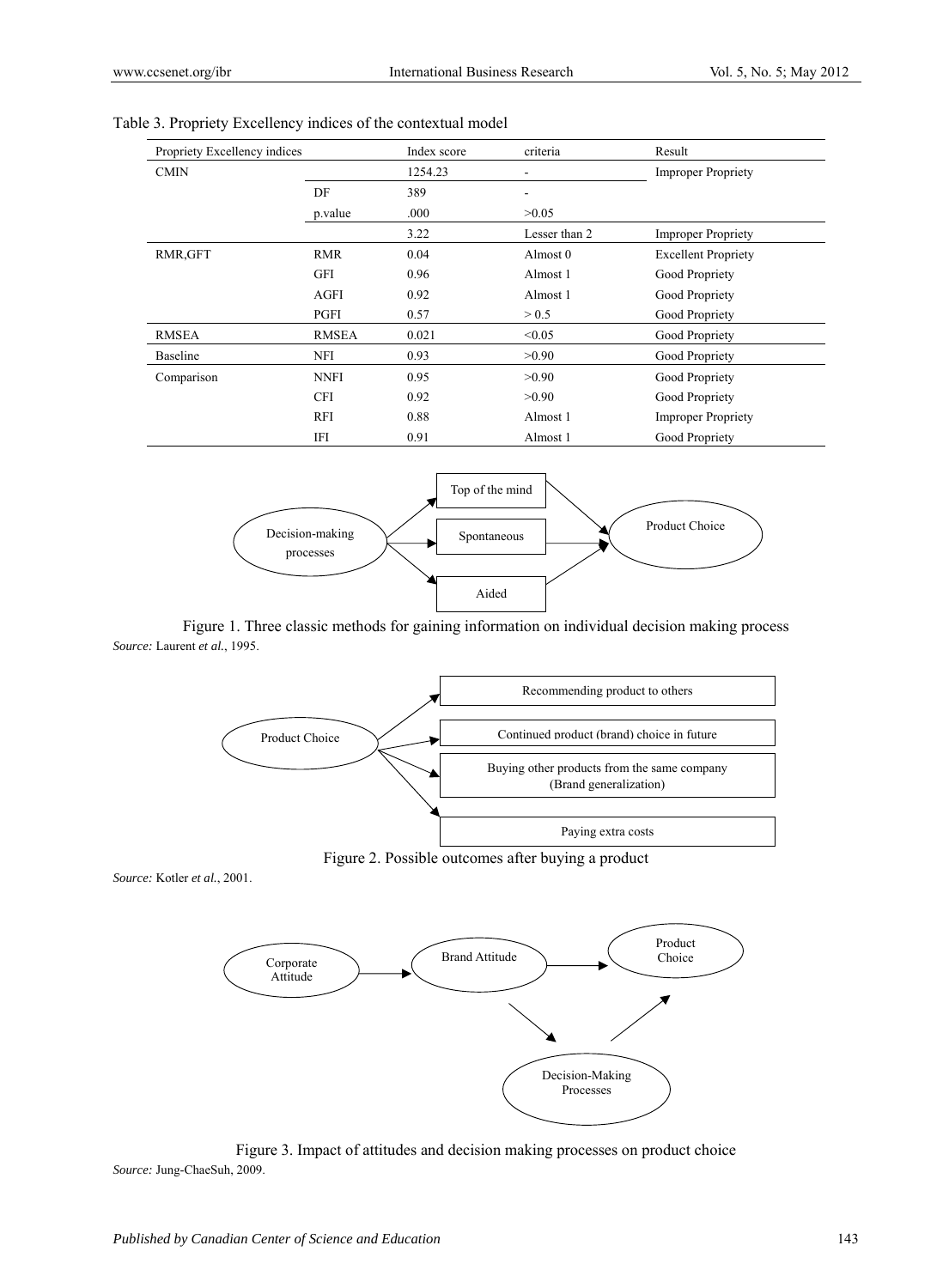

Figure 4. Estimation of standardized functional burdens of the contextual model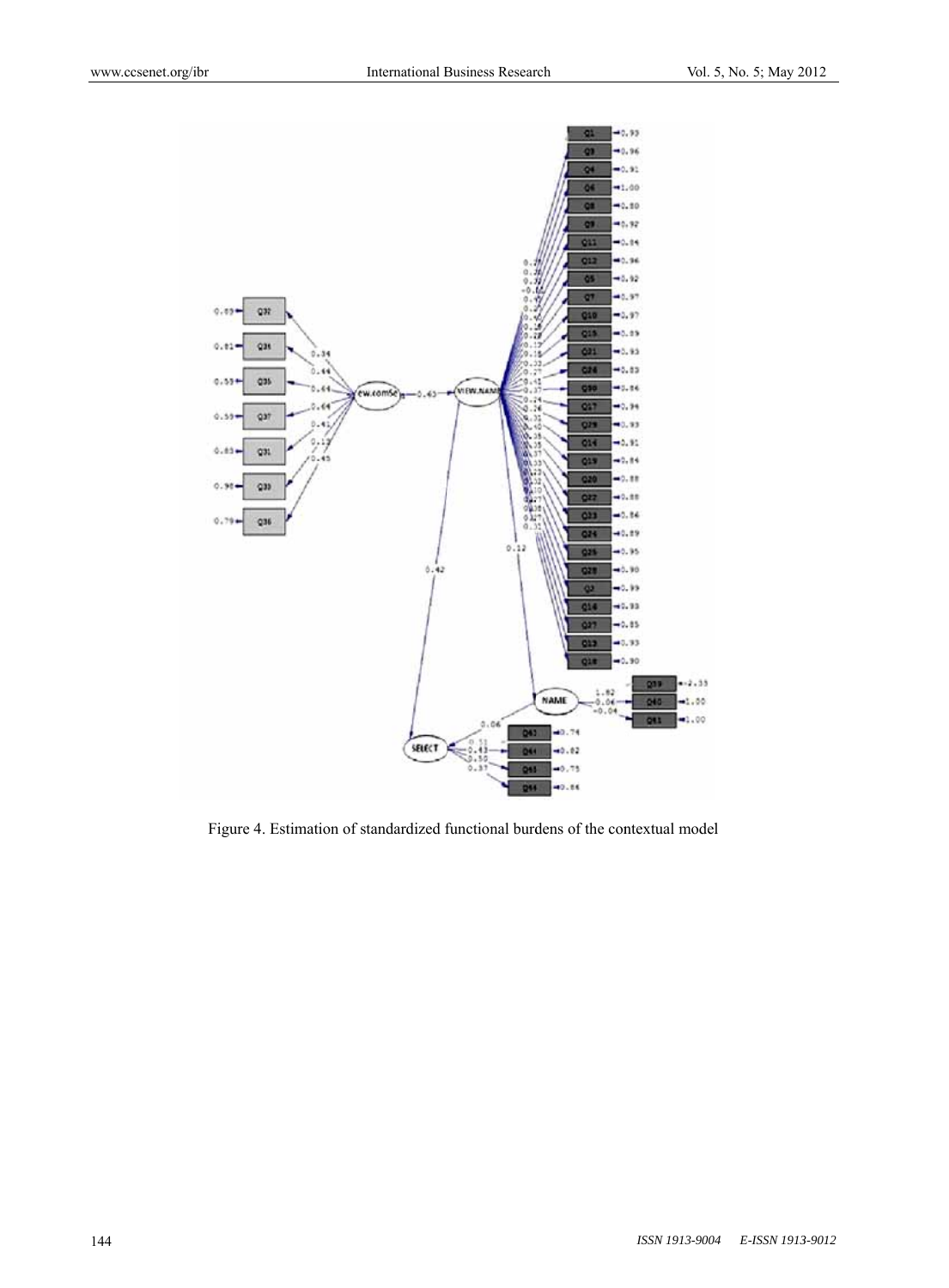

Figure 5. t-student statistics of the research contextual model